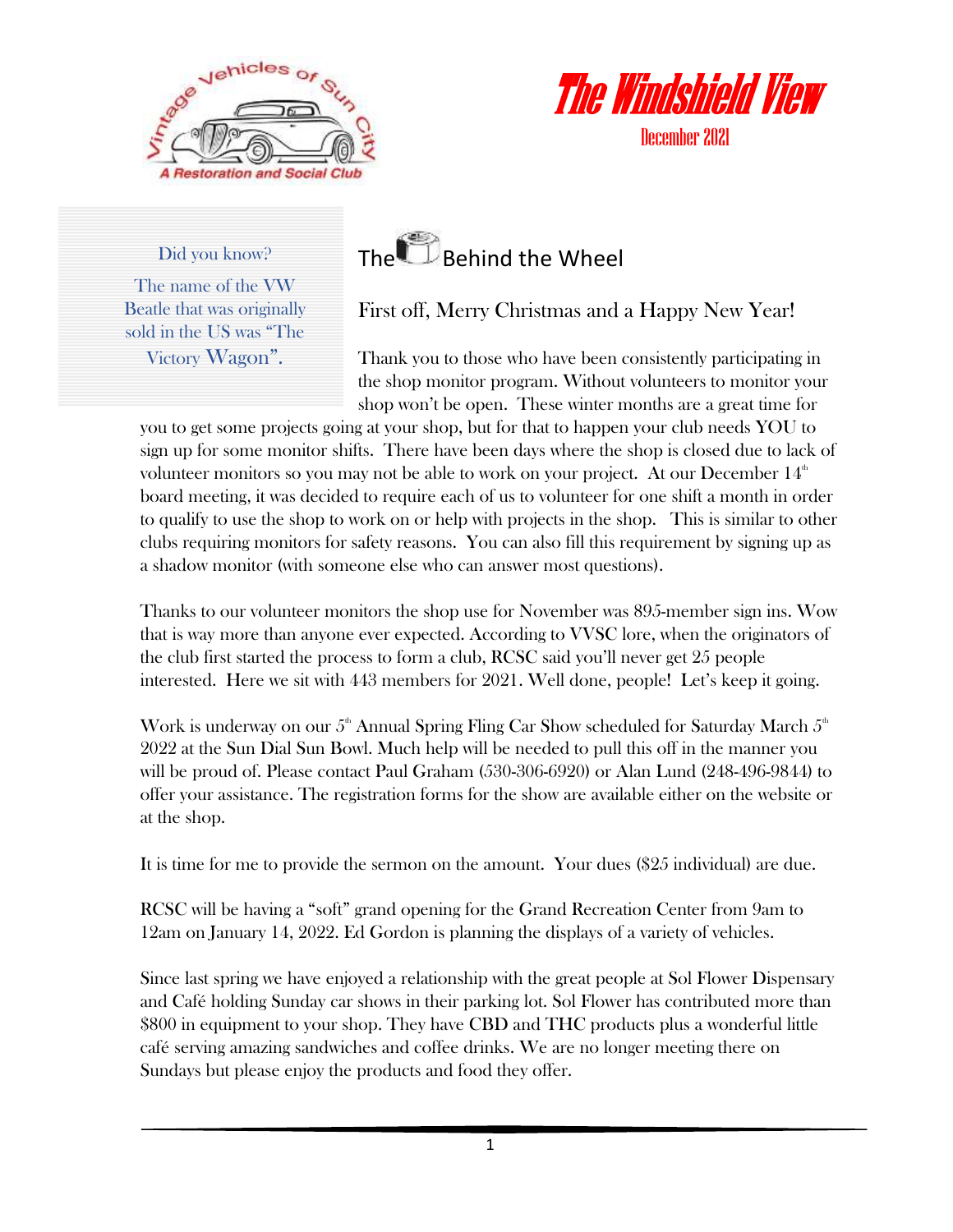The club also has members who arrange ATV/UTV and motorcycle rides; membership in the VVSC is not required. The ATV/UTV riders ride on Monday mornings and the motorcycle "gang" ride on Thursday mornings. If you have a UTV or ATV and want to ride with us give me a call at 509-430-1625 and I will get you on the text message list for the next ride. If you have a street legal motorbike either talk with Ed Gordon or show up at the shop Thursday morning by 9:00 am. Neither group discriminates based on what brand you ride; even Hondas that run on diesel are allowed.

Thank you to Rich and Jan Mock for leading us on the Christmas lights cruise followed by sweets, ugly sweaters and fellowship at the shop.

Speaking of the shop our monthly potlucks get together has been very popular. The next one will be "Taco Tuesday" on the  $28<sup>th</sup>$  of December at 5:00 pm at the shop. Please bring taco stuff or other Mexican style dishes to share with the others. Desserts are always appreciated. We will also invite new members into the fabricating shop to meet with the club officers. This is a great opportunity to ask questions and provide suggestions about your shop.

Regarding general meetings, our next one will be  $1:00 \text{pm}$  Tuesday the  $21^{\text{st}}$  at Lakeview Social Halls 1&2. This will be a somewhat abbreviated meeting as one of our long-time members Herb Carson, is having a birthday party starting at 1:30 at Marinette center.

Wherever you are at this time of year, I hope you are able to enjoy the season with some family members.

Thanks from the "Nut Behind the Wheel"!!

Les Litzenberger 509-430-1625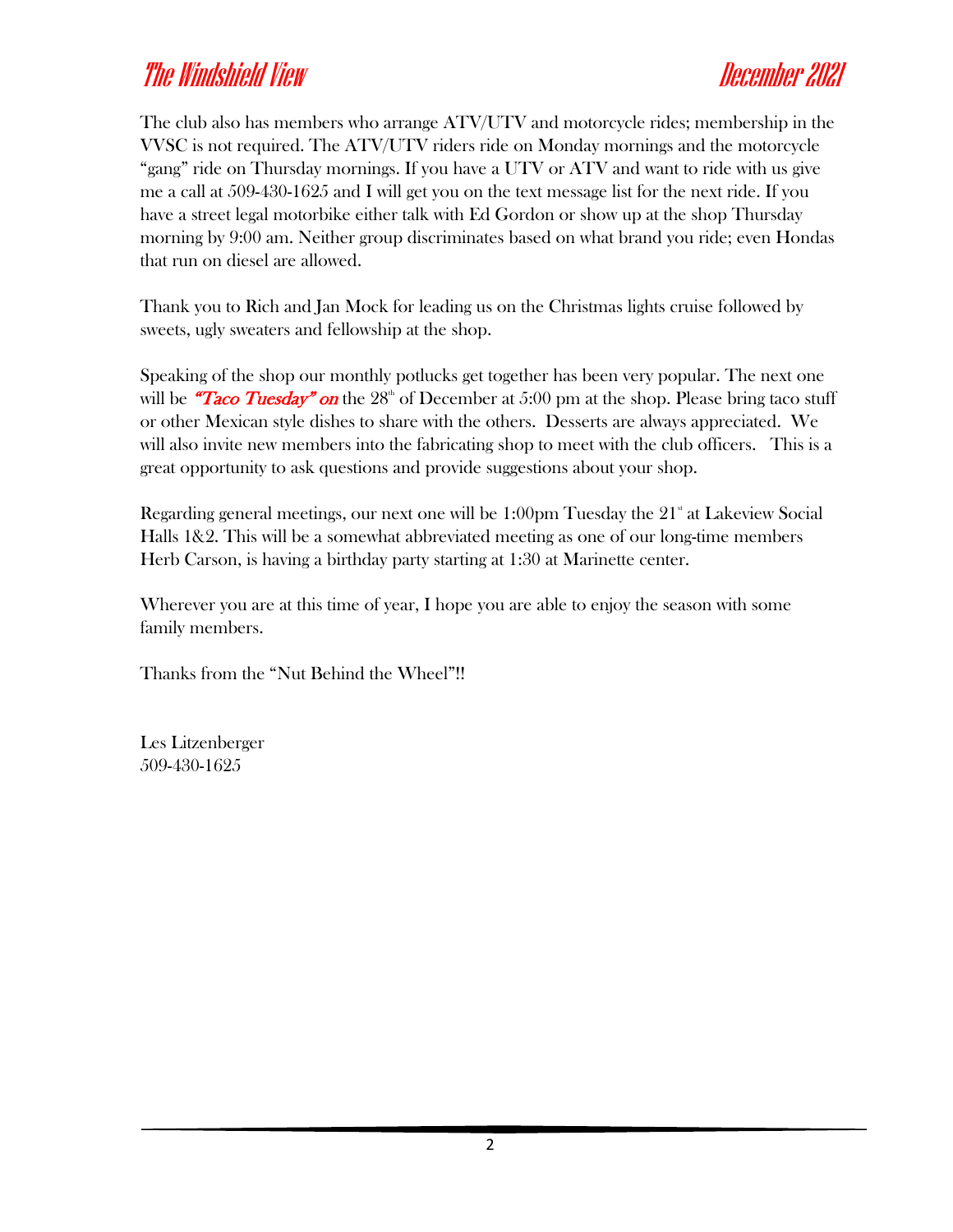#### Cheers, Tears and Pit Stops

Please keep your ears open and if you hear of one of our members suffering or celebrating some life event (e.g., operations or hospitalizations) please contact one of these ladies and they will run with it! Yvonne Ahrens, 217-899-7842, or [y.ahrens@gmail.com](mailto:y.ahrens@gmail.com) ; Marilyn Miller, 509-279- 4952, or [bob-marilyn@q.com](mailto:bob-marilyn@q.com) or Nancy Oyler, 480-558-6717, or [nancynascar@outlook.com](mailto:nancynascar@outlook.com)

Cheers

Birthday cheers go out to the following VVSC members:

December: Nancy Oyler, Herb Carson, Len Kalas, Gwen Casura and Holly Kutner

Tears

There will be a Celebration of Life for Jerry Oyler on Saturday, January 8, 2022 starting at 11:00 AM at the Lakeview United Methodist Church on the corner of Thunderbird and 103 Ave. Nancy has requested that everyone drive their vintage vehicles to the church.

Pit Stops

Continued thoughts & prayers go out to Verna Simmons as she goes thru treatment Troy Janicki is awaiting an MRI proceeding additional back surgery hopefully by end of year

Al Janicki continues doing strength therapy. His balance issues are improving.

Ron Whitney is recovering from hip surgery and doing well

Richard Marone is recuperating from heart surgery

Larry Duvanel is hospitalized for heart problems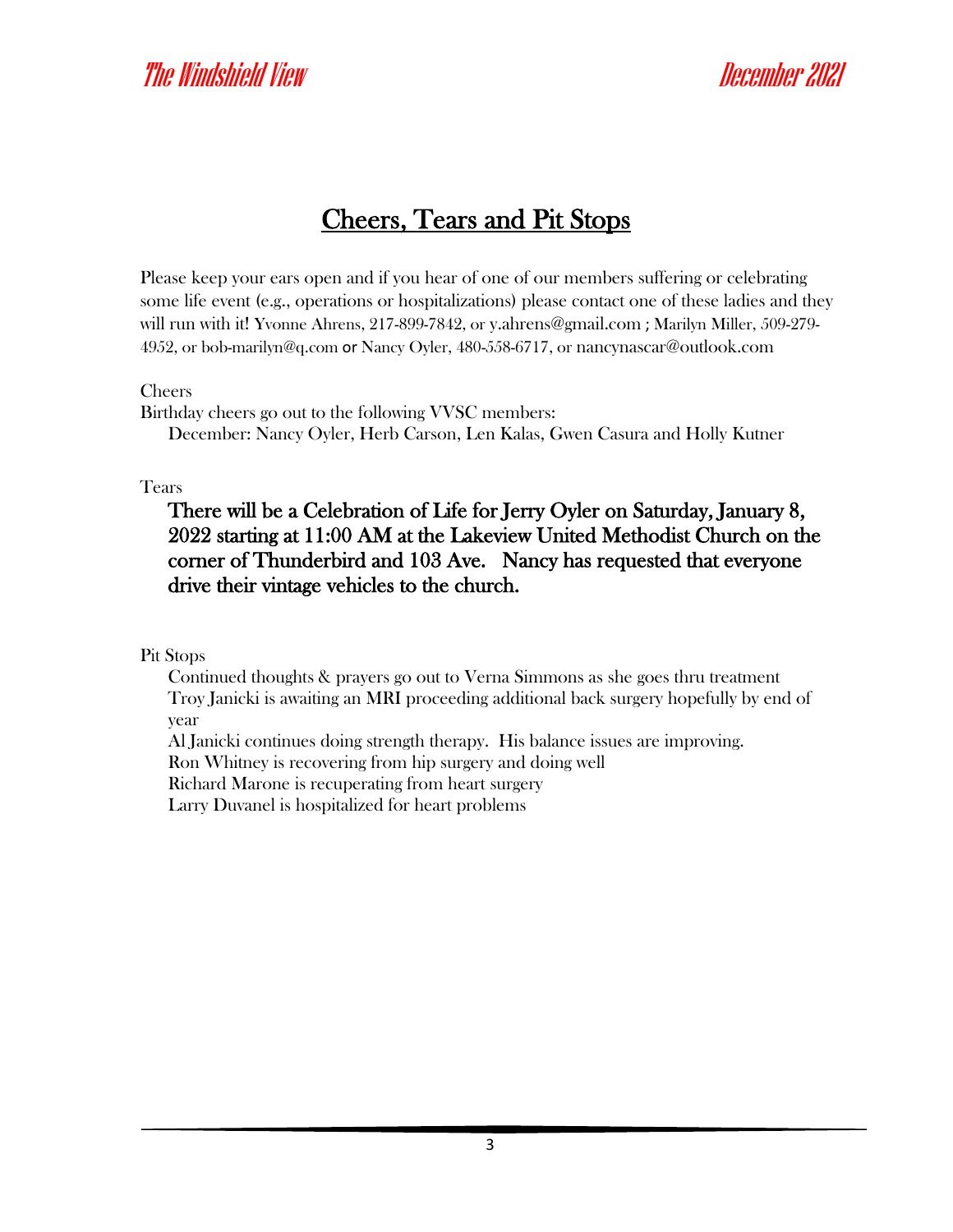#### Welcome New Members - December 2021 New Members

| Kari            | Albers   |
|-----------------|----------|
| Jack            | DeGroot  |
| Robert          | Fishman  |
| Delmer          | Friesen  |
| Kenneth         | Griese   |
| Michael         | Harken   |
| Johnny & Kathie | Kinsley  |
| Richard         | Krenzien |
| Gerald          | Mellis   |
| Fldon & Fllen   | Nielsen  |
| Steve           | Phillips |
| Sue             | Rice     |
| Joe             | Sanders  |
| Bob             | Tuttle   |

#### Club Announcements

Western Bank, our club bank and a sponsor for our car show will donate \$100 to our car club if members open an account or apply for a loan. Be sure to mention you are a club member. Western Bank is located behind McDonalds at 10050 W. Bell Road.

Goodyear Tire at 11542 W Bell in Surprise is the clubs new tire sponsor.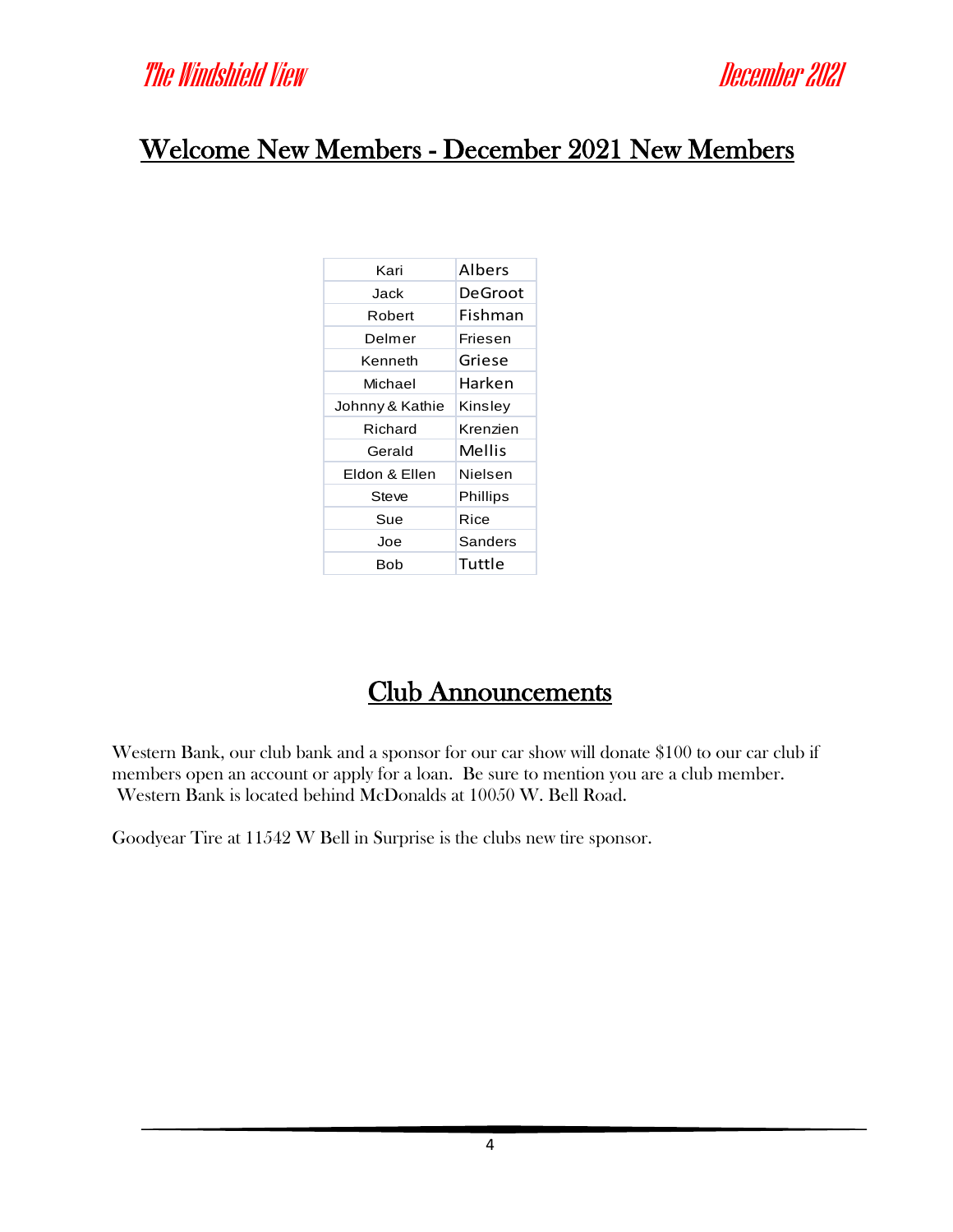#### **Events**

| <b>VVSC Recurring Events:</b> |
|-------------------------------|
|-------------------------------|

| Tuesdays         | Mercer's Restaurant               | <b>Breakfast</b> | 7 am              |
|------------------|-----------------------------------|------------------|-------------------|
| Wednesdays       | McDonalds 99 <sup>th</sup> & Bell | Cruise In        | $4 \text{ pm}$    |
| <b>Thursdays</b> | George's-Thunderbird              | <b>Breakfast</b> | 7 am              |
| Fridays          | $108^{\text{th}}$ & Grand         | Cruise In        | $4:30 \text{ pm}$ |

#### VVSC Special Events:

| Tuesday, December 28                        | <b>Taco Tuesday</b>       | <b>VVSC</b> Shop        | $5 \text{ pm}$                   |
|---------------------------------------------|---------------------------|-------------------------|----------------------------------|
| Friday, January 7                           | Car Show                  | <b>Bell Center</b>      | 2 to 5 pm                        |
| Saturday, January 8th                       | <b>Annual Party</b>       |                         | $6 \text{ to } 8 \text{ pm}$     |
| Mid-January                                 | VVSC open house           | Details forthcoming     |                                  |
| Friday, February 4                          | Car Show                  | <b>Marinette Center</b> | 2 to 5 pm                        |
| Saturday, March $5th$                       | <b>Annual Car Show</b>    | Sun Bowl                | $9am$ to $?$                     |
| Sunday, March 20 (???)                      | Car Show & Cruise In      | Cross Church            | $9am$ to $?$                     |
| Area Car Shows:                             |                           |                         |                                  |
| Sunday, December $5th$                      | Fire it UP Car Show       | Peoria                  | 9am to 1 pm                      |
| *Register *www.pffc.org/fireitupregisration |                           |                         |                                  |
| Sunday, December $5th$                      | Toys for Tots Car Show    | Wickenburg              | 9am to1:30pm                     |
| Saturday, December $11th$                   | VFW Posts 6310 Car Show   | Peoria                  | $10 \text{ am to } 1 \text{ pm}$ |
| Saturday, February 12                       | <b>ARC</b> Large Car Show | <b>Sun City West</b>    | Early morning                    |

start \*Entry Fee and early morning start

#### Check the VVSC website for the latest details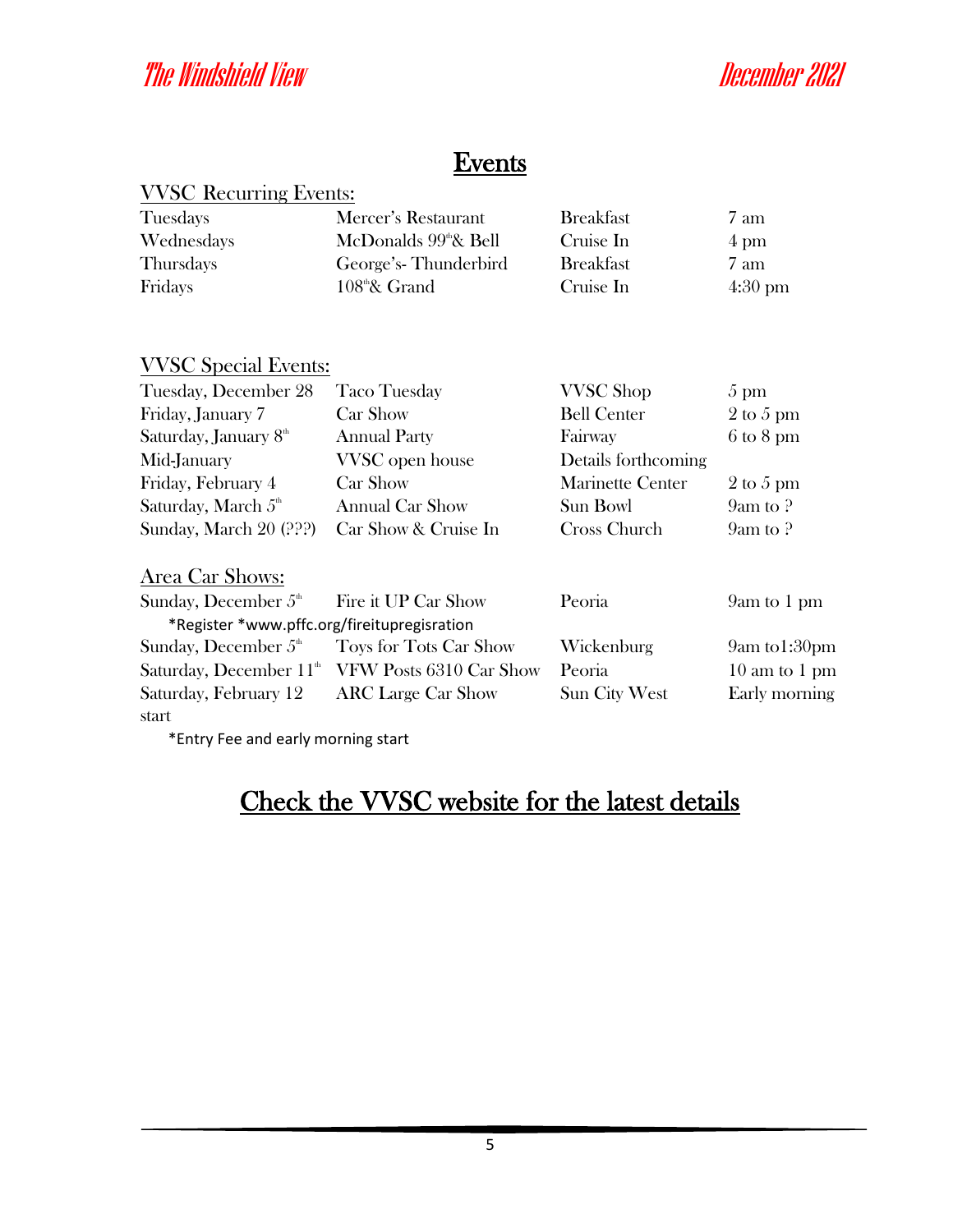

## Shop Talk

What is Dave Crose up to now? Well, he recently bought a Triumph Spitfire (car not plane) that has been sitting unused for 30 years and he is meticulously rebuilding the 1600 cc 4-cylinder engine in the VVSC shop. Having worked on Triumph motorcycles I was kidding him about the Lucas electronics that seem to have three settings; Dim, Flicker and Off. Of course, Dave has already cleaned every electrical connection in order to eliminate the flicker setting. Can't wait to see the final product!

Skip Towhill installed a new transmission in his 1963 Oldsmobile Jetfire and is ready to roll. The original Jetfire was powered by a 215cid V8 fitted with a Garrett turbocharger that raised horsepower to 215 and torque to 300 pound-feet. The engine was one of the few at the time to produce one horsepower per cubic inch. The model was only produced in 1962 and 1963.





Dan Chopp has begun the process of building a custom golf cart. He is starting with a 1990 club car and replacing chassis parts.

Club members are needed to help finish the club truck which will hopefully be offered for sale at the Spring Fling Car Show. Contact Jim Moren (253,732-1475) to find out how you can help the club push this project over the finish line.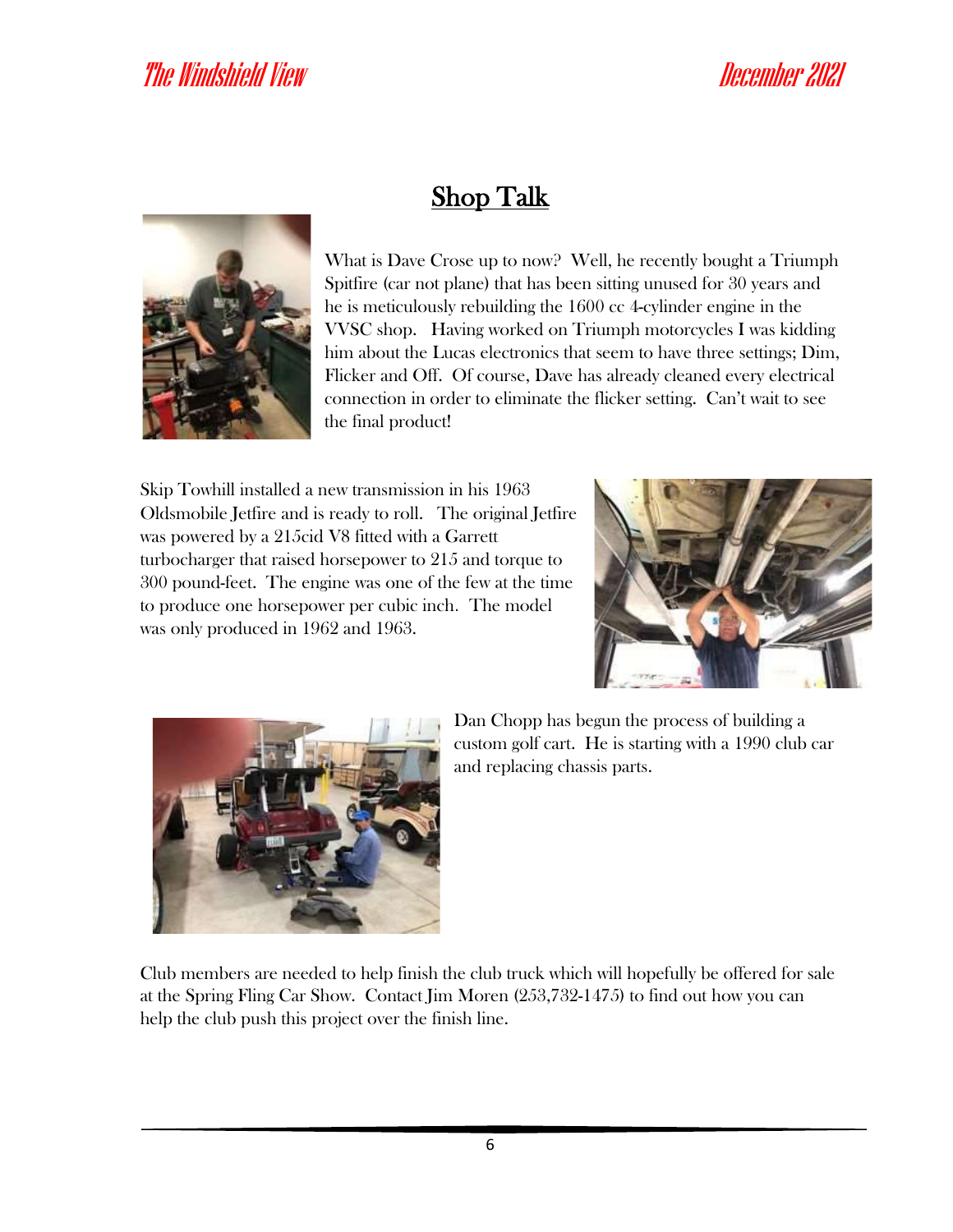

Bob Duchene, Miles Sidener, John Fast, Mike Elliot, Ed Gordon and Ron Atkinson at the Dwarf Car Museum

Ed Gordon led a group of motorcycle riders on a wild adventure to a place few of us had heard of: The Dwarf Car Museum in Maricopa. According to the museum's website "Ernie Adams, originator of the dwarf car, has made a name for himself building Dwarf Race Cars and scaled down replicas of classic cars called Dwarf Car Cruisers." As Ernie explained it to me it all began when he saw an abandoned refrigerator sitting next to a tire swing and thought, I could make a small car out of that. And so he did. And thus began a life-long pursuit of making miniature road worthy classic cars and race cars from scratch. Ernie takes scrap sheet metal and forms it into fairly exact replicas of cars based on measurements he takes from pictures of the cars. The final products are amazing. On our adventure, Ron Atkinson asked to get into one of the cars (which he did) but we found it very entertaining watching Ron get OUT OF THE CAR… One cyclist (name withheld upon request) also ran very low on gas and discovered that a Honda can run for a distance on a mixture of diesel and gas. Long Story…. The museum is well worth the visit.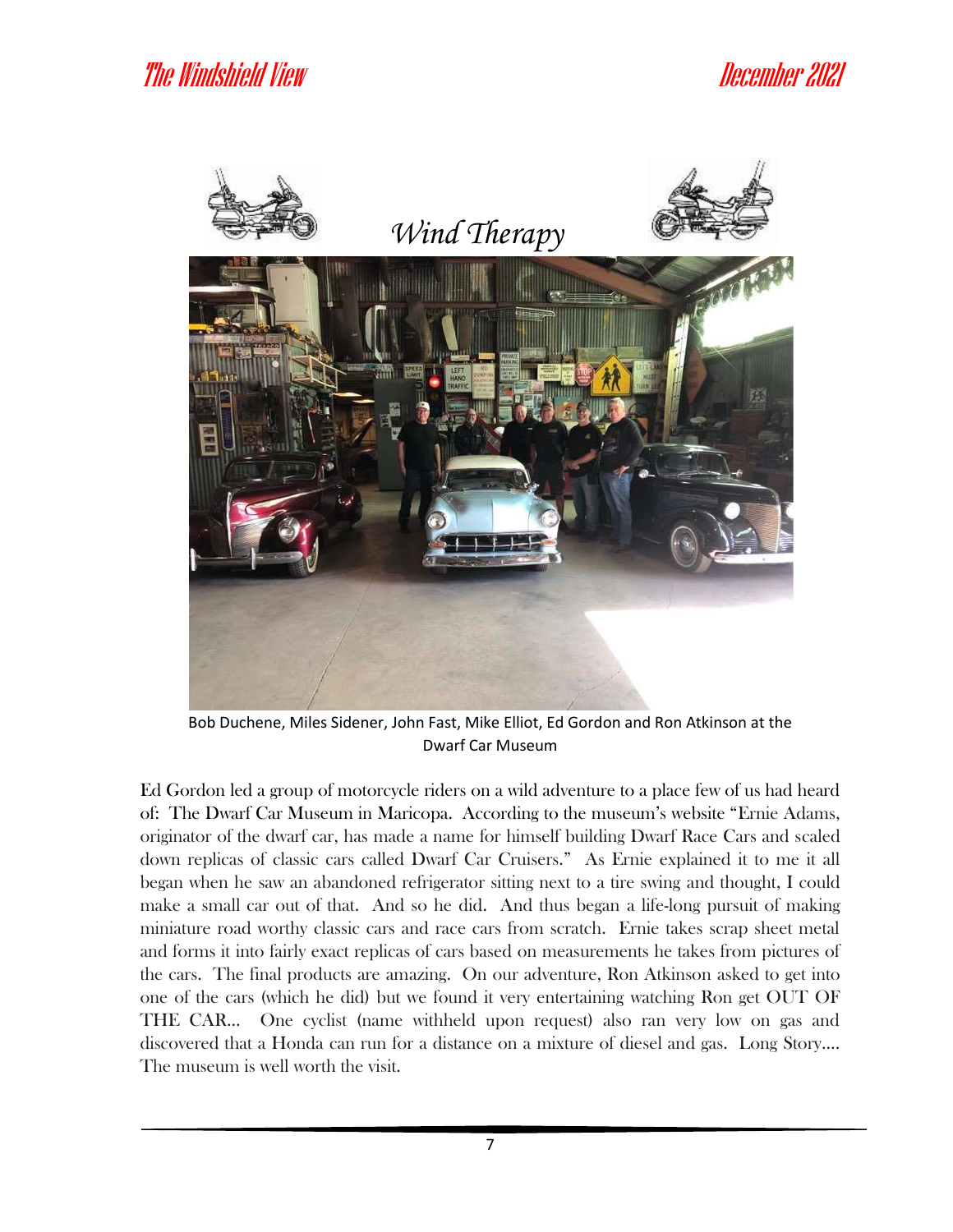#### Recipes Boston Cream Pie by Betty Crocker<sup>1</sup>

#### Ingredients

- A. Cream Filling ; 2eggs, 1 1/2cups milk, 1/3cup granulated sugar, 2tablespoons cornstarch, 1/8teaspoon salt, 2teaspoons vanilla
- B. Cake: 1 1/4cups all-purpose flour or 1 1/2 cups cake flour, 1cup granulated sugar, 1/3cup butter, room temperature, 3/4cup milk, 1 1/2teaspoons baking powder, 1teaspoon vanilla, 1/2teaspoon salt, 1large egg
- C. Chocolate Icing: 3tablespoons butter or margarine, 3oz unsweetened baking chocolate, 3to 4 tablespoons water, 1cup powdered sugar, 3/4teaspoon vanilla

#### Steps

- 1. Place an egg separator over a small bowl. Crack open 1 egg over the egg separator to separate the yolk from the white; then separate the other egg. (Save the whites for another recipe.) In a small bowl, place the yolks. Beat the egg yolks with a fork or wire whisk until mixed. Stir in 1 1/2 cups milk; set aside.
- 2. In a 2-quart saucepan, stir  $1/3$  cup granulated sugar, the cornstarch and  $1/8$  teaspoon salt until mixed. Gradually stir egg mixture into sugar mixture. Cook over medium heat, stirring constantly, until mixture thickens and boils. Boil and stir 1 minute; remove from heat. Stir in 2 teaspoons vanilla. Press plastic wrap on surface of filling to prevent a tough layer from forming on top. Refrigerate at least 2 hours until set but no longer than 24 hours. While filling is chilling, continue with recipe.
- 3. Heat the oven to 350°F. Spray just the bottom of a 9-inch round cake pan with baking spray with flour.
- 4. In a large bowl, beat all cake ingredients with an electric mixer on low speed 30 seconds, stopping frequently to scrape batter from side and bottom of bowl with a rubber spatula.

<sup>&</sup>lt;sup>1</sup> From Betty Crocker website – The editor's favorite cake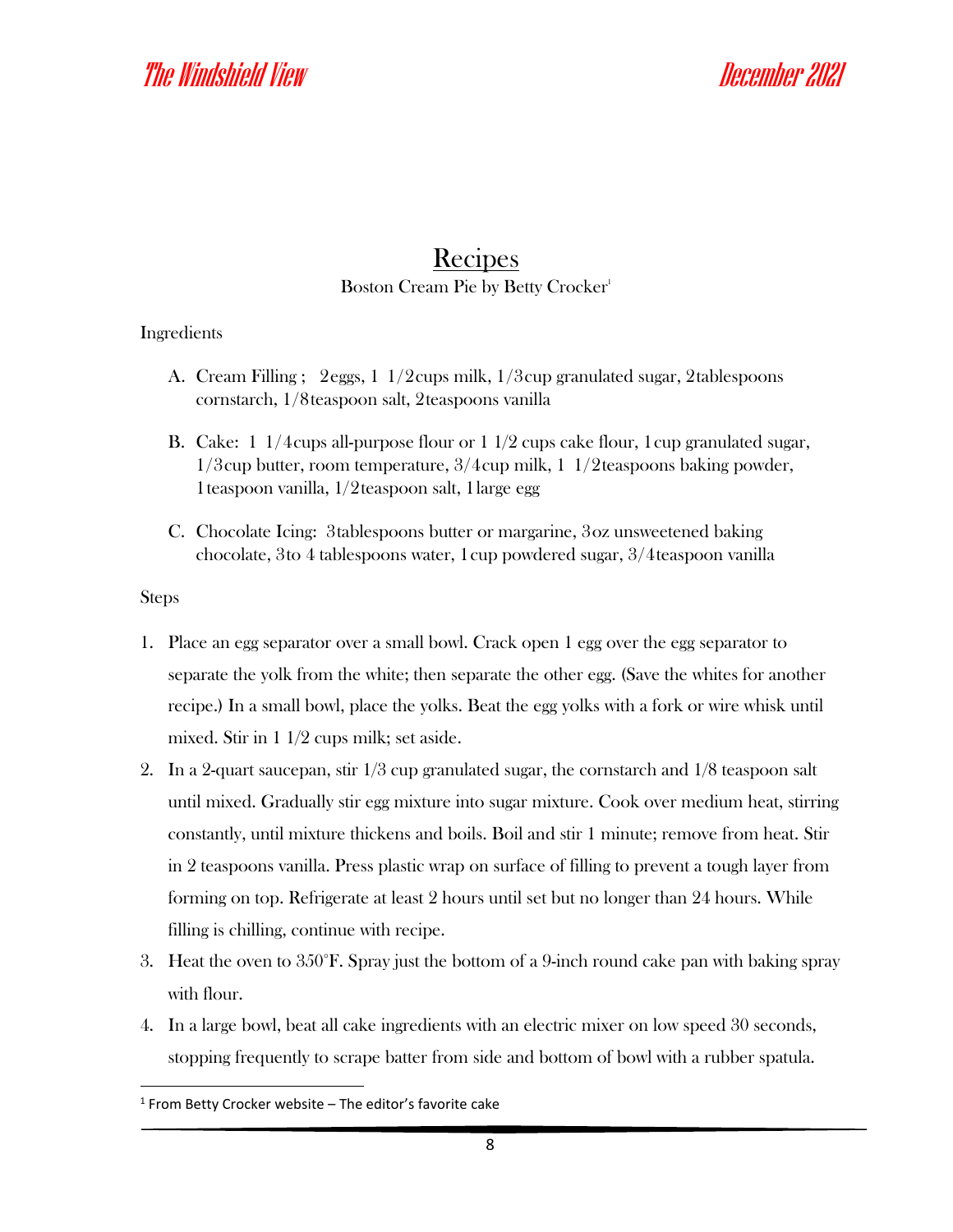Beat on high speed 3 minutes, stopping occasionally to scrape bowl. Pour batter into the pan; use a rubber spatula to scrape batter from bowl, spread batter evenly in pan and smooth top of batter.

- 5. Bake about 35 minutes or until a toothpick inserted in the center comes out clean. Cool cake in pan on a cooling rack 20 minutes, then remove onto cooling rack to finish cooling completely, about 1 hour.
- 6. In a 1-quart saucepan, melt 3 tablespoons butter and the chocolate over low heat, stirring occasionally. Meanwhile, in 1-cup glass measuring cup, microwave the water uncovered on High 15 to 30 seconds or until hot. Remove chocolate mixture from heat. Stir in the powdered sugar and 3/4 teaspoon vanilla. Stir in 3 tablespoons hot water. Stir in additional water, 1 teaspoon at a time, until icing is smooth and thin enough to spread.
- 7. To split cake horizontally in half, mark middle points around side of cake with toothpicks. Using toothpicks as a guide, cut through the cake with a long, sharp knife, using a back-andforth motion. On a serving plate, place bottom layer with the cut side up. Spread filling over bottom layer. Top with top of cake, cut side down.
- 8. Spread glaze over top of cake, using a metal spatula or back of a spoon, letting some glaze drizzle down side of cake. Refrigerate uncovered until serving. Store any remaining cake covered in the refrigerator.
- 9. Send slice to shop for Newsletter editor to taste test. Be sure to label slice for News Letter editor only!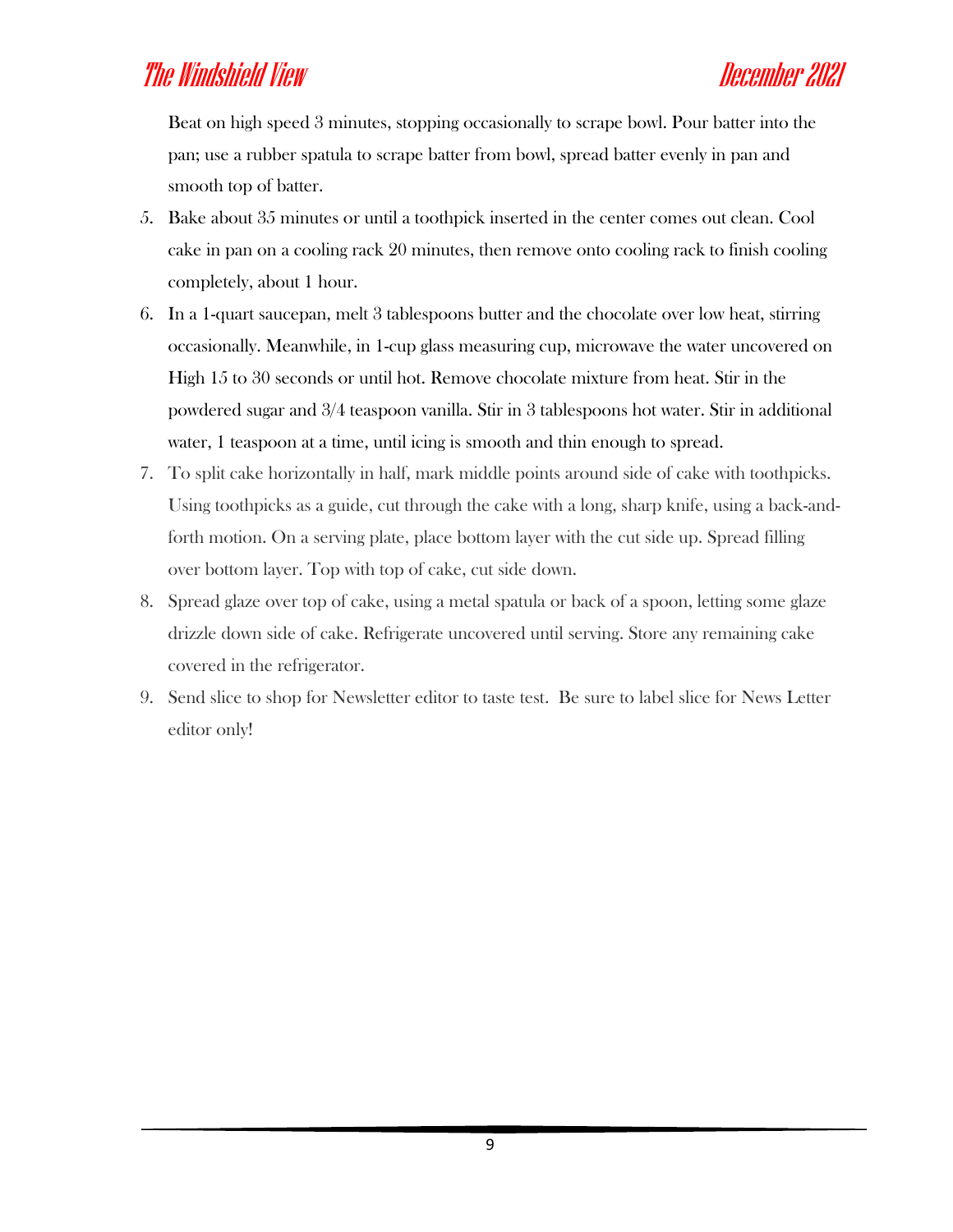



Herb Carson and Kevin Coleman in front of the "Two Shays"

It all started when Herb Carson was on vacation in Florida in the 1980s. Being forever on the lookout for interesting vehicles, Herb noticed a bright yellow Model A on display in a local ford dealership and stopped by. He checked out the car and a bond began to form. That bond was quickly broken when the salesman told him the price to order one was north of \$10,000 (with up to a year's wait for delivery) so Herb returned home to Iowa without a "new old car" knowing he would find one someday.

In 2012, thirty-two years after first spotting a Shay, a Model A: 500 Super Deluxe Roadster became available and Herb bought it. The car, production number 1384, was originally sold to Culver Motors in Culver California and purchased by Vern Ederer of Gardena California on March 21,1980. At about the same time as acquiring the Super Deluxe Herb owned a Studebaker combined with an El Camino which a neighbor had been admiring. His neighbor happened to own a Deluxe Roadster and proposed a trade for the "StudeCamino". Herb thought the Deluxe was in better shape than his StudeCamino and took the trade in 2015.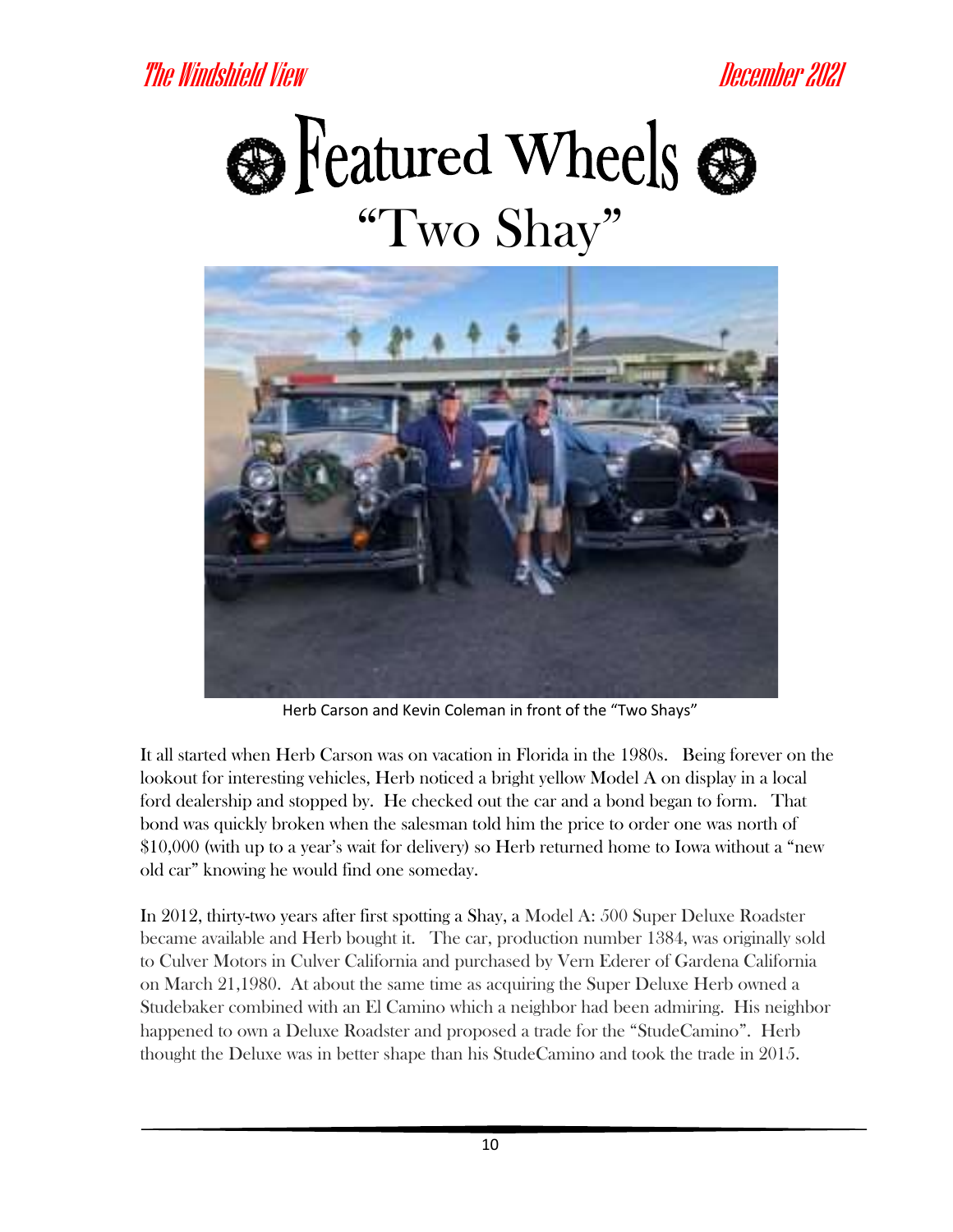One day in 2019 Herb had his Super Deluxe in the VVSC shop and Kevin was admiring the "kah". Herb mentioned he had two and one was for sale. Kevin had been looking for a functional classic "kah" that he did not have to sell his left kidney to buy or spend five years scrounging for parts. He also wanted something he could spend more time driving around in than towing to the VVSC shop. As explained below the Shay reproduction was built and warranted by Ford and then customized by Shay so it was a perfect fit. A deal was done, a check was written and Kevin got the "kahkis" from Herb.

The Shay Story<sup>2</sup>

.

Back in the day long after the production of the Model A had ceased, a former GM auto engineer named Harry Shay approached Ford Motor company with the idea to build a replica of the original Model A using modern Ford mechanical parts from the Pinto (and later from the Falcon). The cars would be built and displayed in Ford show rooms (and of course offered for sale) as a way to get customers into the showroom. Ford agreed to the idea and waived its patent rights so Harry could begin production. His plan was to have teams of four assemble the cars and produce 10,000 a year. Harry started taking orders in 1978. In April of 1979,

Harry and his 12 employees finally found an assembly plant in Battle Creek Michigan. By that time, he had orders totaling \$20M but had only built two prototypes. And you think today's supply chain backlog is bad. The first Shay rolled out of the factory in August 1979. In the spring of 1980 Shay finally created a production line as opposed to the team assembly concept. By March of 1980 the 1,000th roadster came off the assembly line and in June 1980 the 2,000th



roadster came off the line. In September 1980, Shay raised the price to cover increased costs. While Shay had been an automotive engineer at GM and had several patents with his name on them, including the self-locking shoulder seatbelt mechanism, his foray into producing cars didn't go well.

By May of 1982 legal and financial problems forced Shay to discontinue production, lay off its 312 workers and file for bankruptcy. The firm was bought out of bankruptcy by Camelot motors which produced the Model A and other models until 1986.

The Shay Model A appeared in the 2001 film Pearl Harbor according to the Shay Owners club website.

 $2A$  special thanks to the Shay Owners Club of America which published the history of the Shay.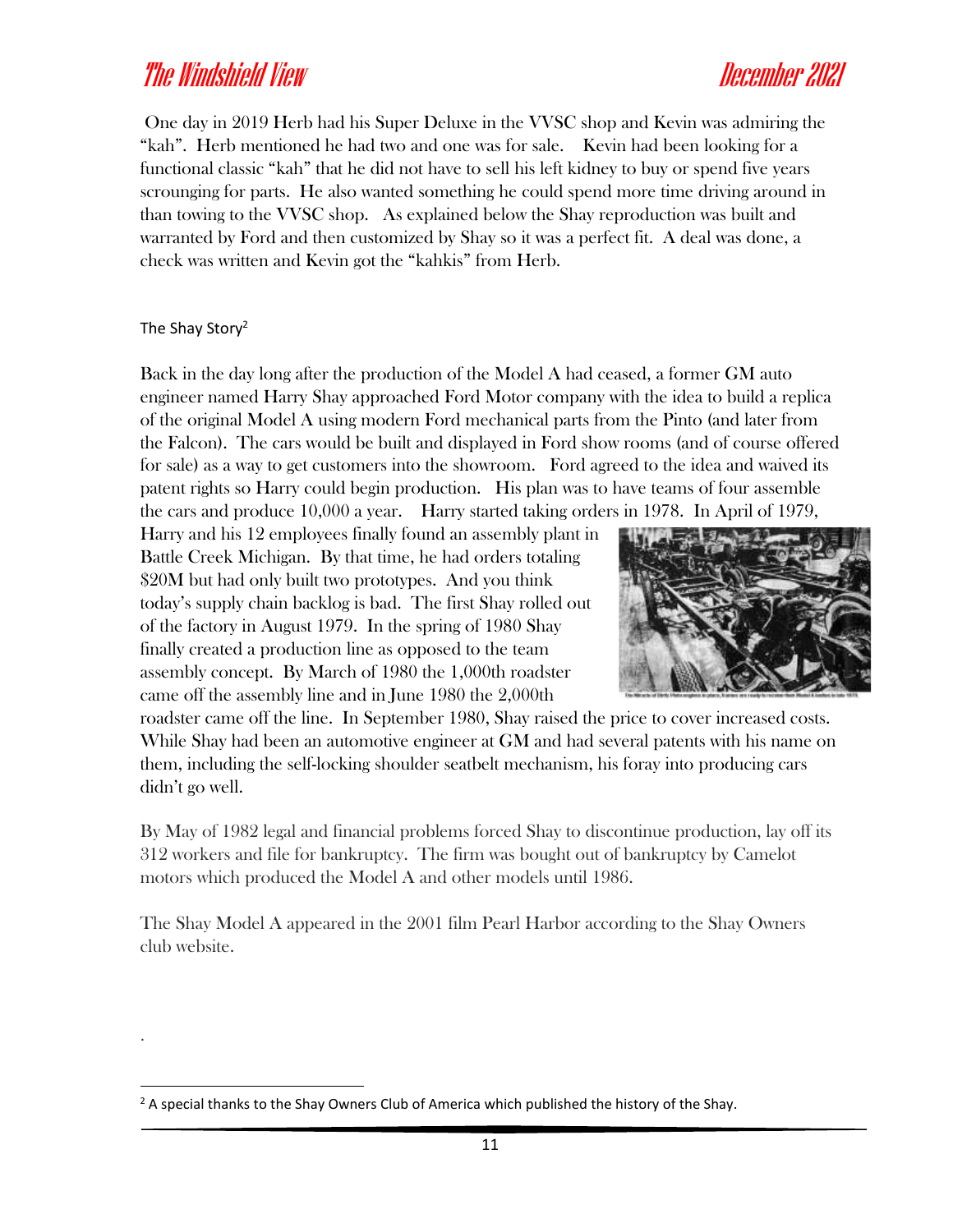

Interior of Kevin (Right) and Herb's (Left) Kevin's dash name plate reads "Get in, Sit Down, Shut Up and Hang On"



The wheels on the deluxe are painted whereas the Super Deluxe has chrome spokes



Kevin and Herb get ready to race at the December Bell Car Show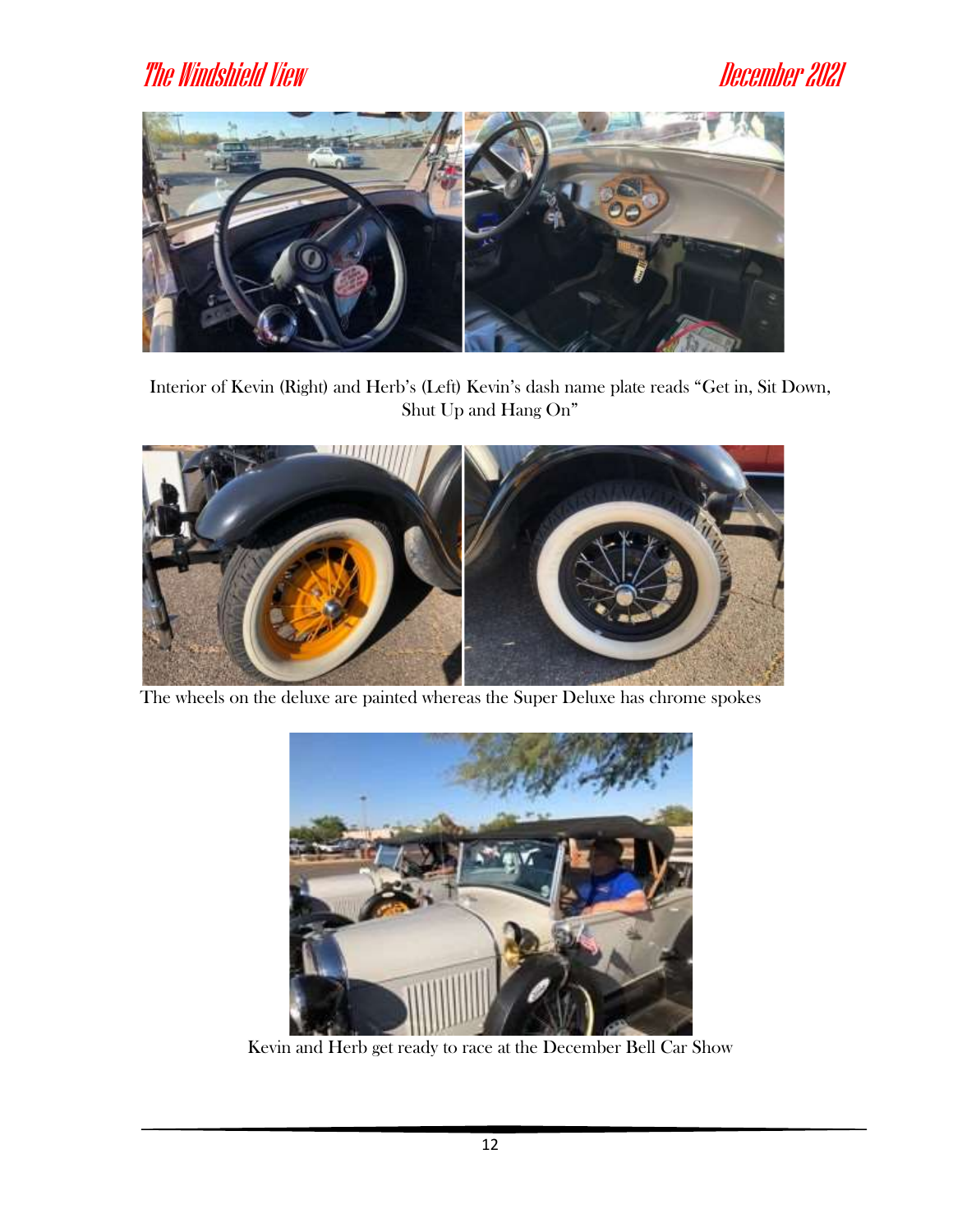**FIVE** 



# First Pictures of the New Ford Car

# Get complete details **TOMORROW** at Ford salesrooms

FOR SEVERAL years we have been working on the new Ford car. For weeks and months you have been hearing rumors<br>shout it. For the past few days you have<br>been reading some of the details of it in the newspapers.

Whatever you do tomorrow, take at least fifteen minutes to get the full story of this new automobile.

You will realize then that it is an entirely new and different Ford car, designed and created to meet modern conditions -- a car that brings you more beauty,<br>speed, quiet, comfort, safety, economy<br>and stamina than you ever thought possible in a low-price car.

Automobile history will be made tomorrow, for the new Ford is not only new in appearance and performance . . . it is<br>new in mechanical design. Many features of it are exclusive Ford developments. Some are wholly new in automobile practice. Its low price is a reflection of manufacturing improvements and economies that are as epoch-making as the car itself.

Nineteen years of experience in building 15,000,000 automobiles are behind the new Ford car and have counted in its making. Resources unmatched in the motor car industry are its heritage and its birthright.

The Ford policy of owning the source of raw materials, of making virtually<br>every part, of doing business at a small<br>profit per car, has cut many dollars off the price you would oedinarily have to pay for a car like this.

So we say to you-learn about this new<br>Ford car tomorrow. Compare it with any other car in the light-car field for beauty of line-for comfort-for speed

-for quick acceleration-for flexibility in traffic . . . for steadiness at all speeds ... for power on the hills ... for economy and low cost of up-keep ... for its<br>sturdy ability to stand up under count-<br>less thousands of miles of service.

Then you will know why tomorrow will be remembered as one of the greatest days in the entire history of the automo-<br>bile industry.... Then you will know why the new Ford car will be your car.

**NOTE THESE FEATURES** Beautiful new lose body lines Choice of fear celors 55 to 65 miles an bour Remarkable acceleration 40 borse-poseer Four-wheel brakes Standard, sclective gear shift Hydraulic shock absorbers 20 to 30 miles per gallon of gasoline Theft-proof ceimidental lock Typical Ford economy and reliability STANDARD EQUIPMENT ON ALL NEW FORD CARS

**Scurier** Dublight Mirror Five ste Windshield wiper Rear and mop ligh Ol gauge aer. **Tools** labric

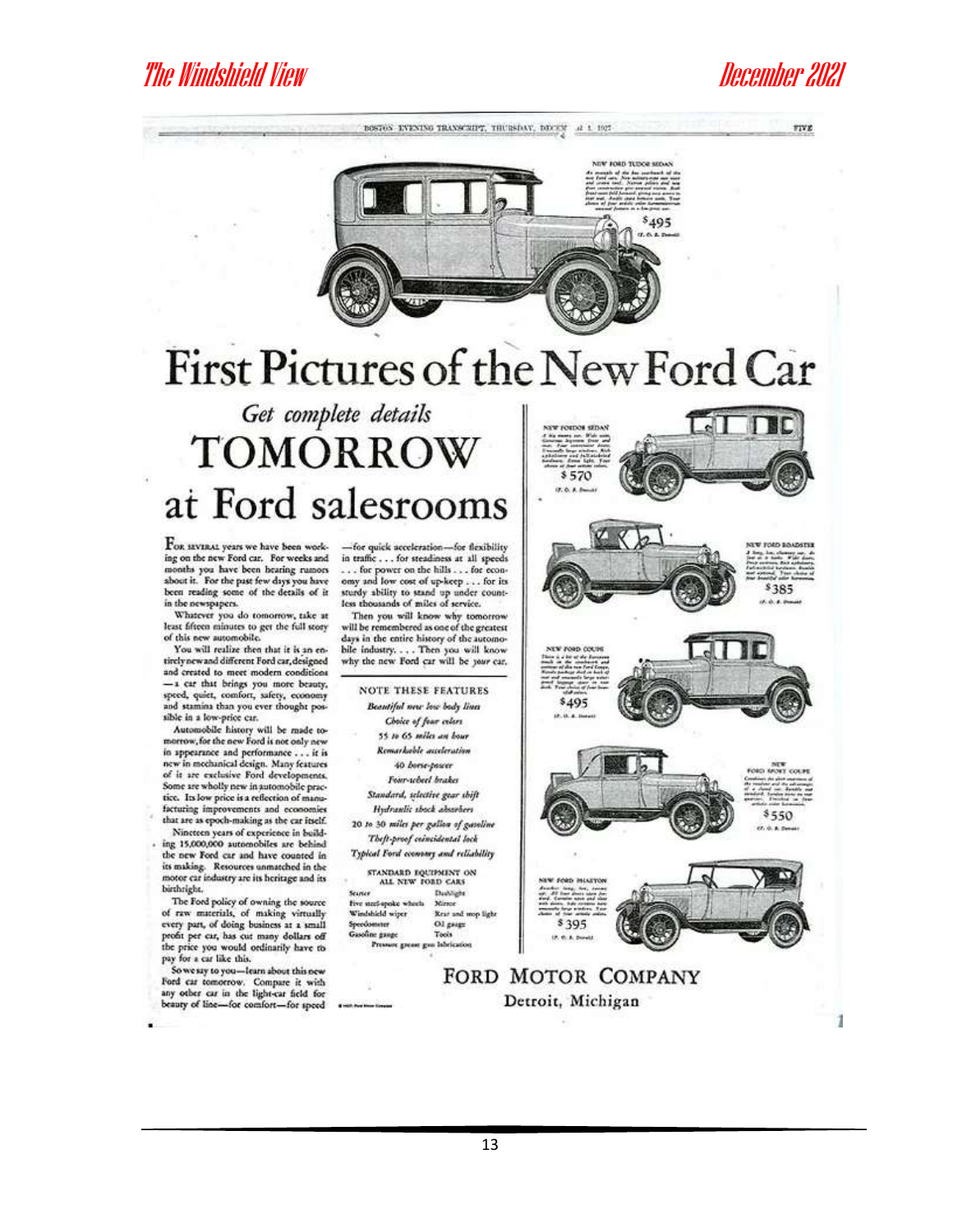#### **Trivial Pursuit**<sup>3</sup>

(A column dedicated to those who love trivia and cars. Answers below)

- 1. The model A was introduced by Ford in what year?
	- a. 1915
	- b. 1916
	- c. 1917
	- d. 1927
- 2. What car did the Model A replace?
	- a. The Mustang
	- b. The Studebaker
	- c. The Model T
	- d. The Duisenberg
- 3. How many colors was the Model T offered in?
	- a. Three
	- b. Four
	- c. One
	- d. Six
- 4. According to Ford, what was the top speed of a Model A?
	- a. 25 to 35 mph
	- b. 80 to 90 mph
	- c. 55 to 65 mph
	- d. Over 100 mph
- 5. Which one of the below was used as an advertising slogan to sell the Model A?
	- a. This car gets an A in every category
	- b. This is not your grandfather's Ford
	- c. Henry made Lizzie a lady
	- d. It's the only car for the "A-lister"

<sup>3</sup> Answers 1 d; 2 c; 3 c; 4 c 5 c